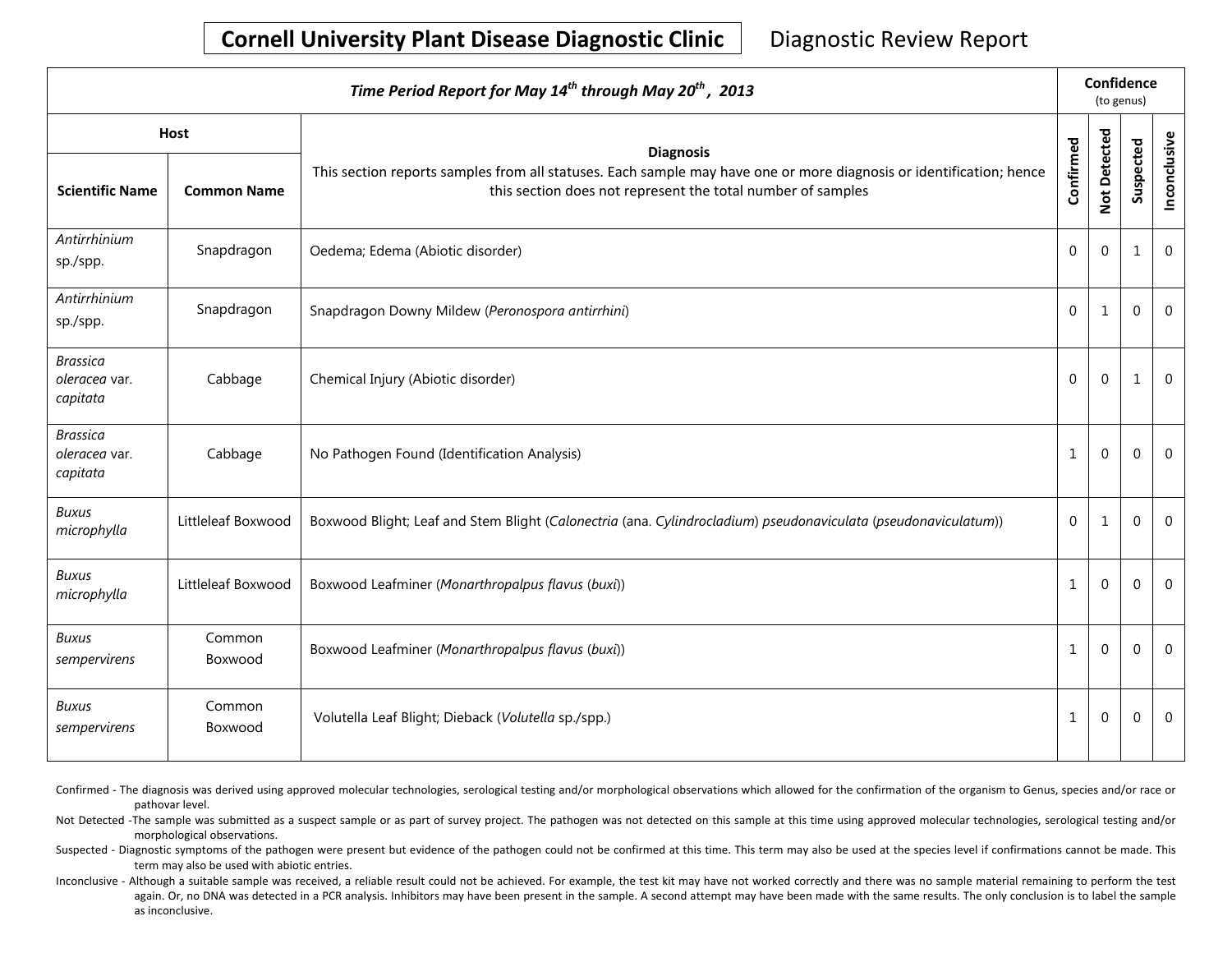# **Cornell University Plant Disease Diagnostic Clinic** | Diagnostic Review Report

| Buxus<br>sempervirens         | Common<br>Boxwood | Boxwood Blight; Leaf and Stem Blight (Calonectria (ana. Cylindrocladium) pseudonaviculata (pseudonaviculatum)) | $\mathbf 0$      | 1                | $\Omega$     | $\Omega$     |
|-------------------------------|-------------------|----------------------------------------------------------------------------------------------------------------|------------------|------------------|--------------|--------------|
| <b>Buxus</b><br>sempervirens  | Common<br>Boxwood | Not Pathogen; Saprophyte (Secondary Agents; Saprophytes; Unspecif.)                                            | $\mathbf{1}$     | $\mathbf 0$      | $\mathbf{0}$ | $\mathbf 0$  |
| <b>Buxus</b><br>sempervirens  | Common<br>Boxwood | Root Damage (Abiotic disorder)                                                                                 | $\mathbf 0$      | $\mathbf 0$      | $\mathbf{1}$ | $\mathbf{0}$ |
| Buxus sp./spp.                | Boxwood           | Boxwood Blight; Leaf and Stem Blight (Calonectria (ana. Cylindrocladium) pseudonaviculata (pseudonaviculatum)) | $\boldsymbol{0}$ | $1\,$            | $\mathbf 0$  | $\mathbf 0$  |
| Buxus sp./spp.                | Boxwood           | Macrophoma Leaf Spot (Macrophoma sp./spp.)                                                                     | $\mathbf{1}$     | $\mathbf 0$      | $\Omega$     | $\mathbf 0$  |
| <b>Helianthus</b><br>sp./spp. | Sunflower         | Anthracnose (Colletotrichum acutatum)                                                                          | $\mathbf{1}$     | $\boldsymbol{0}$ | $\mathbf{0}$ | $\mathbf{0}$ |
| Lycopersicon<br>esculentum    | Tomato            | No Pathogen Found (Identification Analysis)                                                                    | $\mathbf{1}$     | $\mathbf 0$      | $\Omega$     | $\Omega$     |
| Lycopersicon<br>esculentum    | Tomato            | Unknown Abiotic Disorder (Abiotic disorder)                                                                    | $\mathbf 0$      | $\mathbf 0$      | 1            | $\mathbf{0}$ |
| Pachysandra<br>sp./spp.       | Pachysandra       | Boxwood Blight; Leaf and Stem Blight (Calonectria (ana. Cylindrocladium) pseudonaviculata (pseudonaviculatum)) | $\mathbf 0$      | $\mathbf{1}$     | $\mathbf{0}$ | $\mathbf{0}$ |
| Pachysandra<br>sp./spp.       | Pachysandra       | Leaf and Stem Blight (Volutella pachysandrae)                                                                  | $\mathbf{1}$     | $\mathbf{0}$     | $\Omega$     | $\Omega$     |
| Pinus taeda                   | Loblolly Pine     | Not Pathogen; Saprophyte (Secondary Agents; Saprophytes; Unspecif.)                                            | 1                | $\boldsymbol{0}$ | $\mathbf{0}$ | $\mathbf{0}$ |

Confirmed - The diagnosis was derived using approved molecular technologies, serological testing and/or morphological observations which allowed for the confirmation of the organism to Genus, species and/or race or pathovar level.

Not Detected -The sample was submitted as a suspect sample or as part of survey project. The pathogen was not detected on this sample at this time using approved molecular technologies, serological testing and/or morphological observations.

Suspected - Diagnostic symptoms of the pathogen were present but evidence of the pathogen could not be confirmed at this time. This term may also be used at the species level if confirmations cannot be made. This term may also be used with abiotic entries.

Inconclusive - Although a suitable sample was received, a reliable result could not be achieved. For example, the test kit may have not worked correctly and there was no sample material remaining to perform the test again. Or, no DNA was detected in a PCR analysis. Inhibitors may have been present in the sample. A second attempt may have been made with the same results. The only conclusion is to label the sample as inconclusive.